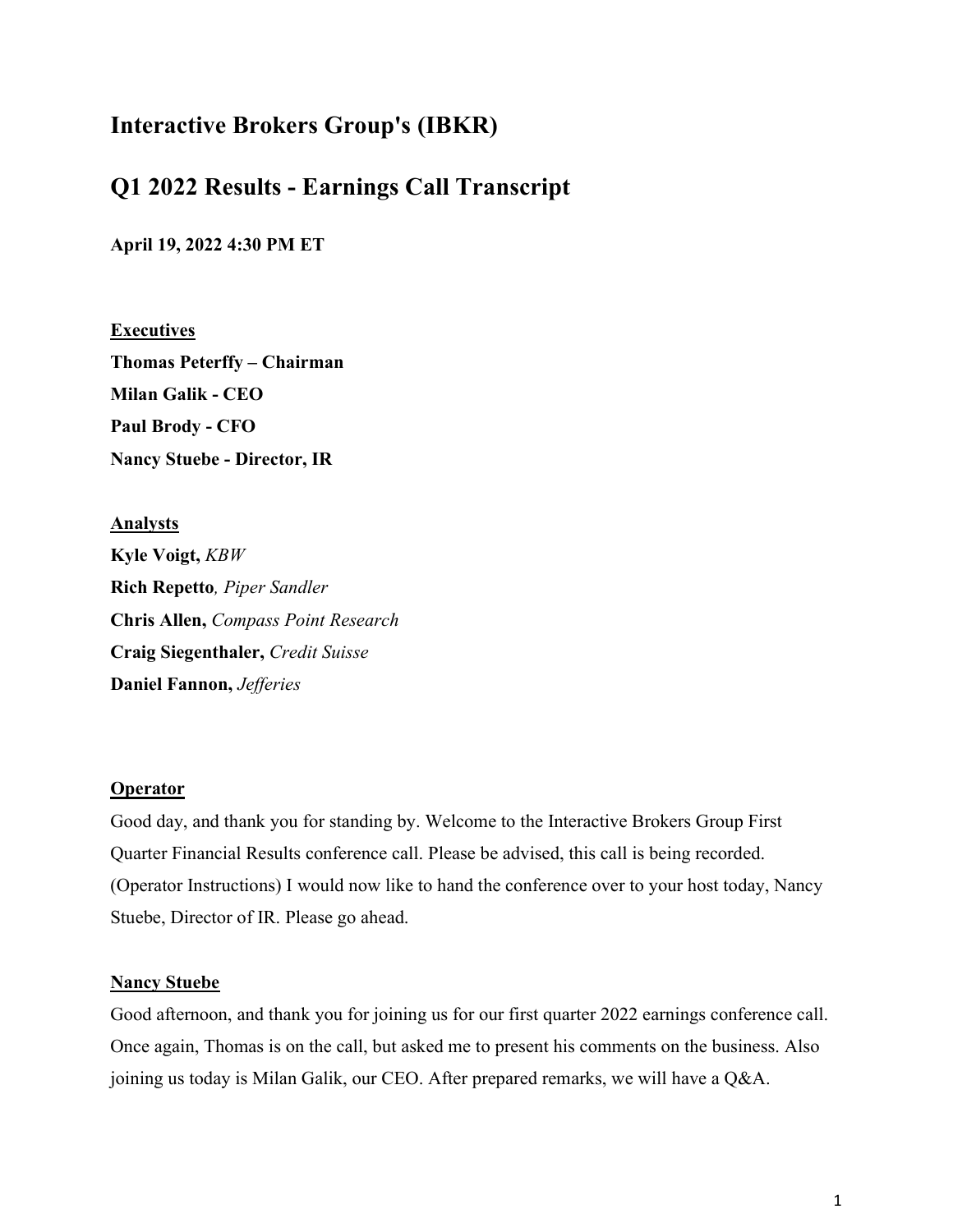As a reminder, today's call may include forward-looking statements, which represent the company's belief regarding future events, which by their nature are not certain and are outside of the company's control. Our actual results and financial condition may differ, possibly materially, from what is indicated in these forward-looking statements. We ask that you refer to the disclaimers in our press release. You should also review a description of risk factors contained in our financial reports filed with the SEC.

The first quarter was one in which the only thing predictable was how unpredictable it would be, except for our continued growth. In the first 3 months of this year, the markets absorbed news on geopolitical issues that included the war in Europe and its impacts, both humanitarian and economic, as well as continuing supply chain issues, product shortages, levels of inflation not seen since the 1970s and the first Fed funds rate hike since 2018, with expectations of many more to come.

Persistent deficit spending in this country has limited the government's ability to respond to high inflation with high interest rates, as for each 1% rise, interest on U.S. debt increases by \$300 billion as it gets refinanced. So inflation is likely to stay with us.

Few markets were unaffected by these events, and most market indices worldwide were down in the first quarter.

Despite this, we are very pleased with how our business performed even with the headwinds we faced in the quarter. We ended the quarter with a record 1,809,000 accounts, a net increase of over 480,000 from last March. We saw account growth in all client segments in all geographic regions, with particular strength, 40% and 48% in Europe and Asia, which together represent 3/4 of our accounts.

As our client base grows, DARTs have risen as well. In the first quarter, our DARTs were over 2.5 million, the second highest in our company's history. Volumes were up particularly this quarter in futures and options, products which carry a higher commission, though in the case of futures, they also carry a higher cost, with 56% of futures commissions taken up by exchange, clearing and regulatory fees, likely due to a lack of competition in the largest futures market in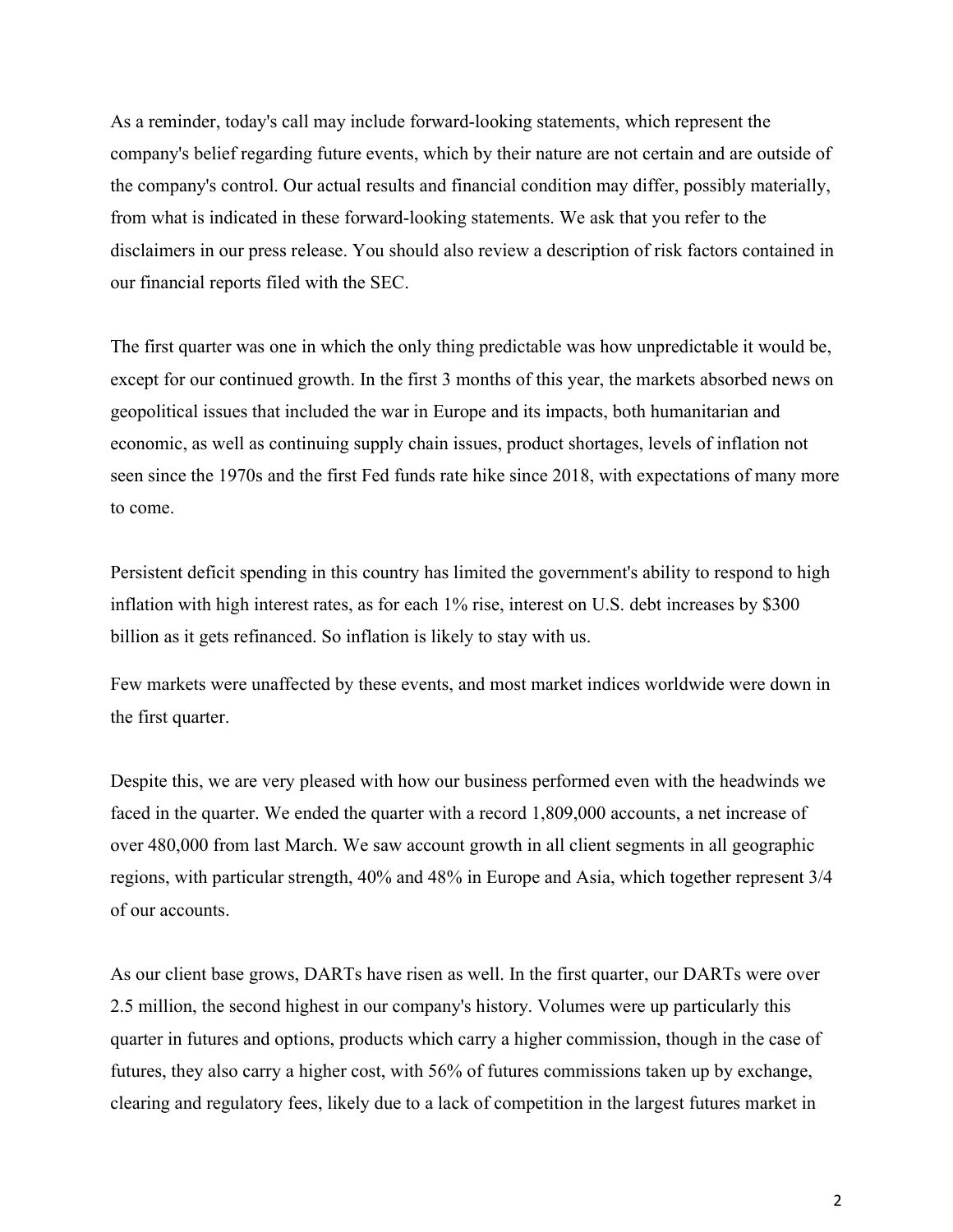the U.S.

Higher DARTs led to commission revenues rising to \$349 million, also the second highest in company history, behind only the unusually active trading period last year.

As I mentioned on our fourth quarter call, options volumes continue to be strong. In the first quarter, in the U.S., listed options volume for the industry saw average daily volume of over 42 million contracts, a record. In an unpredictable environment, vertical option spreads give traders the ability to take on a very specific and limited risk/reward profile for a specific period of time. This appeals to many traders looking to invest in companies whose business and prospects they believe in at less cost than if they had to buy those shares outright.

While in 2022 the impact of the coronavirus has faded, the resulting reliance by the public on electronic communications, meeting from a distance and gathering and sharing ideas in larger asynchronous groups, including groups of investors, remains. The net effect of this trend as far as IBKR and the online brokerage industry is concerned, is that even millennial, and less technologically oriented people, have become more friendly with online activities.

As you may know, the average age of our customers is 42. Unexpectedly, this opens up a new segment of potential customers for us, 50 and above, wealthier people. Most of these people have their investments managed by advisers on the conventional wealth management platforms of the larger brokers. Now that they are at ease with online activities, many of them would like to be able to see their accounts live, online and sometimes would even like to do a trade by themselves and see it landing in their accounts. At Interactive Brokers, this is something they can do. Our task is to let them know that, so that they would ask their advisers to move their accounts to IBKR.

Interactive Brokers has become better at enabling our customers to navigate through our numerous high-quality features at ever greater efficiency, helping them to establish their own personalized work environments and tools.

The superior customer experience our platform offers has become better known worldwide,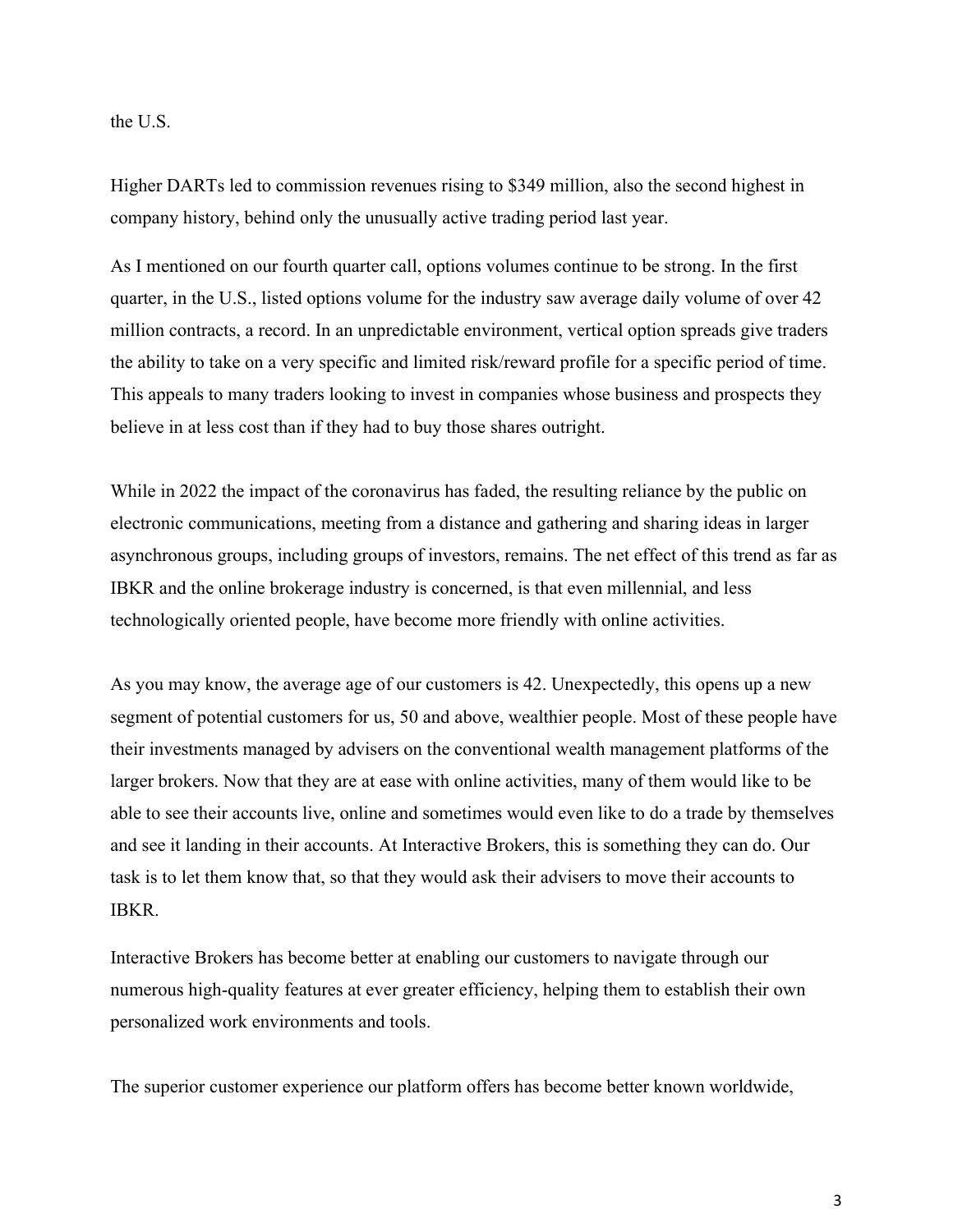spread by word of mouth as well as by our institutional sales team, as we continue to add customers at a rate of over 30%.

In addition, our capital base has grown even stronger during this period, with total equity reaching \$10.5 billion this quarter, up \$1 billion since this time last year. This base funds our business, helps us to attract larger customers and reassures the increasing number of clients looking to participate in the markets.

We saw account growth once again in all 5 of the client types that we service. Individual account growth was fastest at 45%, followed by proprietary traders at 35%, introducing brokers at 23%, financial advisers at 16% and hedge funds at 8%.

We are excited about the opportunities we see in 2022. We continue to place enhanced focus on our marketing efforts, and we increased spending in this area over the past year and expect to continue again this year.

We recently introduced GlobalTrader, a simple mobile trading app that allows investors to open an account in minutes, and start trading on over 80 stock exchanges around the world in 23 different currencies, allowing for global diversification. It is integrated with our GlobalAnalyst scanner, which helps investors identify investment opportunities worldwide, allowing GlobalTrader users to quickly take advantage of them.

We also started Traders' Insight Radio, a new podcast series featuring interviews with thought leaders across financial services, and that is available for free on our Trader Workstation, client portal and IBKR Mobile, as well as via the popular podcasting services.

Our leading ESG efforts continue, and now include carbon offsets. Our clients can select from a list of preset activities, estimate their carbon footprint and purchase the carbon credits to offset them, which we source and retire, all from their IBKR account.

We believe in 2022, with the potential for higher inflation, that more people will come to the realization that holding onto their money as cash is a losing proposition. They will turn to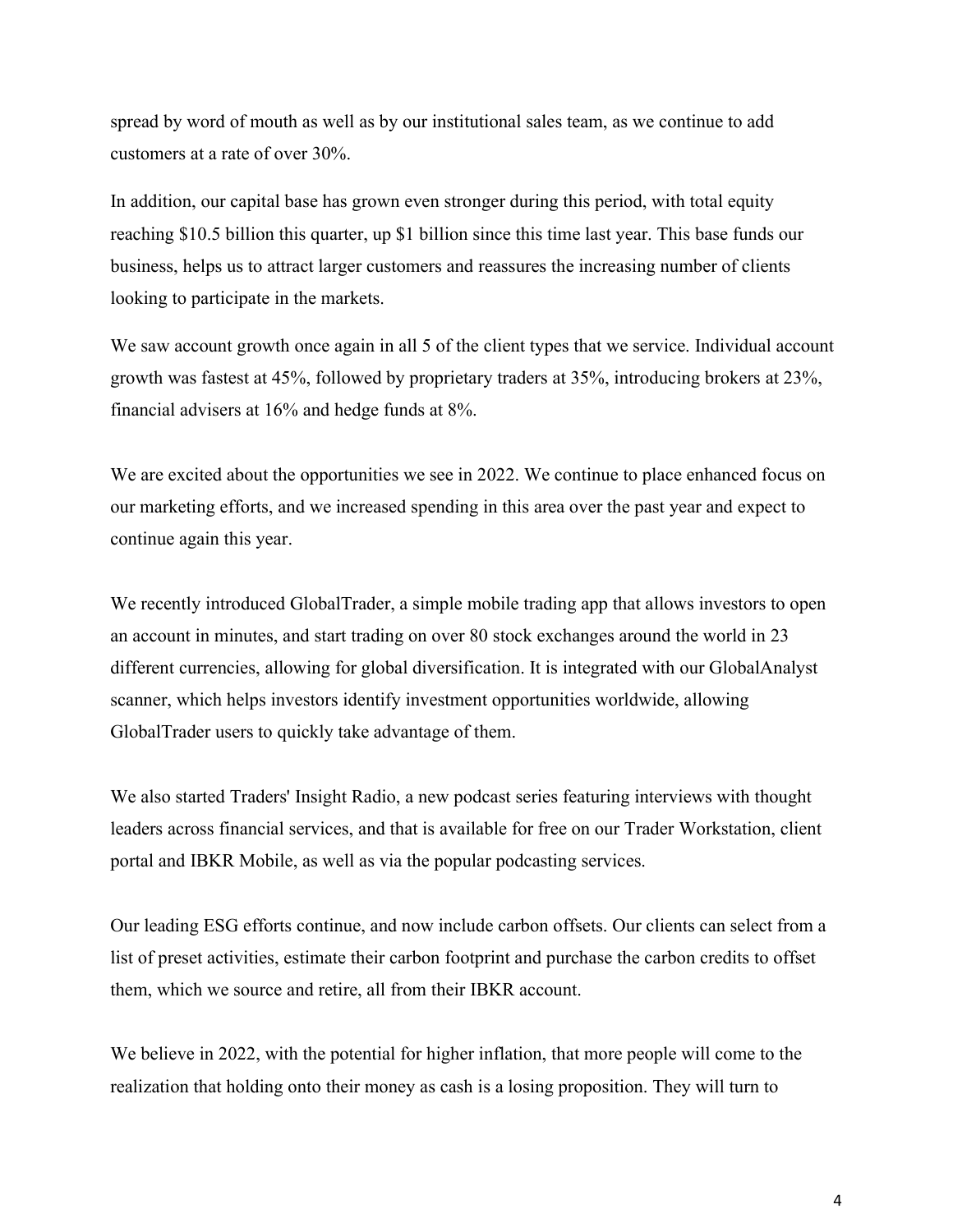equities worldwide to earn a return, and Interactive Brokers will serve them, with our innovative platform and educational materials.

We aim to be the platform of choice for the best-informed, most successful investors.

With that, I will turn the call over to our CFO, Paul Brody, who will go through the numbers for the quarter. Paul?

#### Paul Brody

Thank you, Nancy. And as usual, thanks, everyone, for joining the call. I'll first review the first quarter operating results, and then we'll open it up for questions.

Starting with our revenue items on Page 3 of the release. We're pleased with the strength of our results this quarter, and we believe our robust growth in customer accounts positions us well for both commission and interest revenues in the quarters ahead. Commissions were strong, reaching their second highest quarterly revenue ever at \$349 million. Options and futures volumes outpaced the first quarter of 2021, while stock volumes declined from last year's so-called "meme" stock spike.

Net interest income of \$282 million reflected higher margin loan interest on greater loan balances, as well as higher interest earned on our segregated cash portfolio as U.S. rates have recently moved up from near 0. These gains were offset by lower securities lending revenue, which reflected fewer opportunities in the marketplace.

Other fees and services generated \$53 million, with market data fees of \$20 million, up 5%; and risk exposure fee revenue tripling to \$15 million. Exchange liquidity payments remained at \$10 million on consistent options volume. Declines in IPO fees and account activity fees, which we discontinued for most account types in 2021, reduced the total in this line item.

Other income includes gains and losses on our investments, our currency diversification strategy and principal transactions. Note that many of these noncore items are excluded in our adjusted earnings. And without these excluded items, other income was \$8 million for the quarter.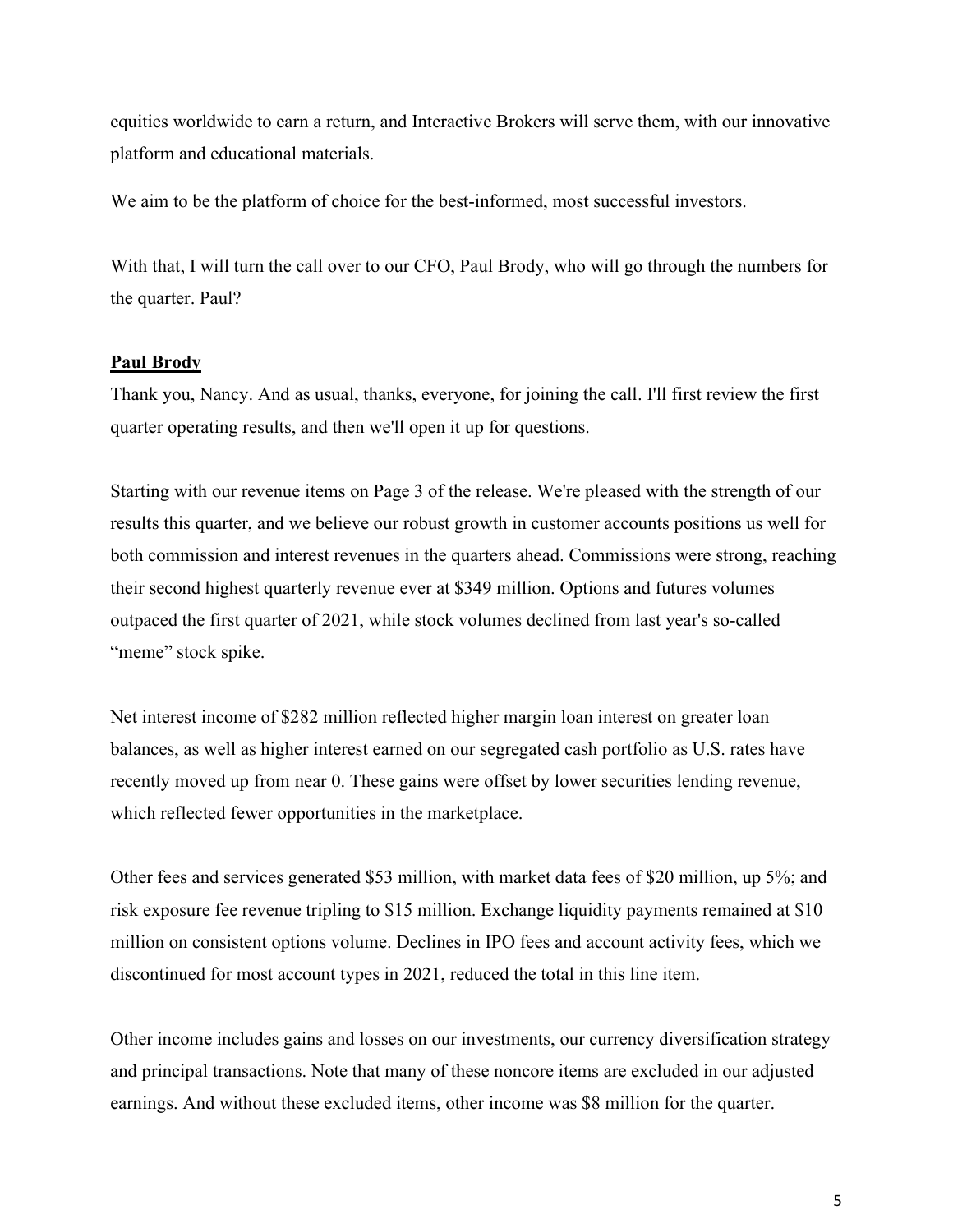Turning to expenses. Execution, clearing and distribution costs rose 4% from last year, led by futures volumes, which carry higher fees. As a percent of commission revenues, execution and clearing costs, which are driven by a combination of trading volume, exchange rebates and changing fee schedules, were 16% this quarter, meaning that 84% of incremental commission revenue dropped to the bottom line.

While this cost ratio will fluctuate over time with product mix and trading volumes, the factors that drive it lower over time remain in place, with exchanges offering rebates and competing on costs, which gives our Smart Router the opportunity to improve on execution quality for our IBKR Pro clients.

Compensation and benefits expense, while up in dollar terms for the quarter as we expanded hiring to support our strong growth, was 16% of our adjusted net revenues, consistent with its historical level. Our headcount at quarter end was 2,683.

G&A expenses were down versus last year, driven by a nonrecurrence of \$18 million in Brexitrelated costs and lower legal expenses. This quarter also included a \$1 million donation towards humanitarian aid in Ukraine.

Our adjusted pretax margin was a robust 64%. Automation remains our key means of maintaining high margins, as well as continued expense control, while we hire talented people and invest in the future of our business. \$28 million of income taxes reflect the sum of the operating company's \$11 million and the public company's \$17 million.

Moving to our balance sheet on Page 5 of the release. Our total assets were \$114 billion at the end of the quarter, with growth over the last year driven by increases in our segregated cash and securities and margin loan. Our consolidated equity capital was \$10.5 billion, and we have no long-term debt.

Turning to our operating data on Pages 6 and 7. Our contract volumes for all customers were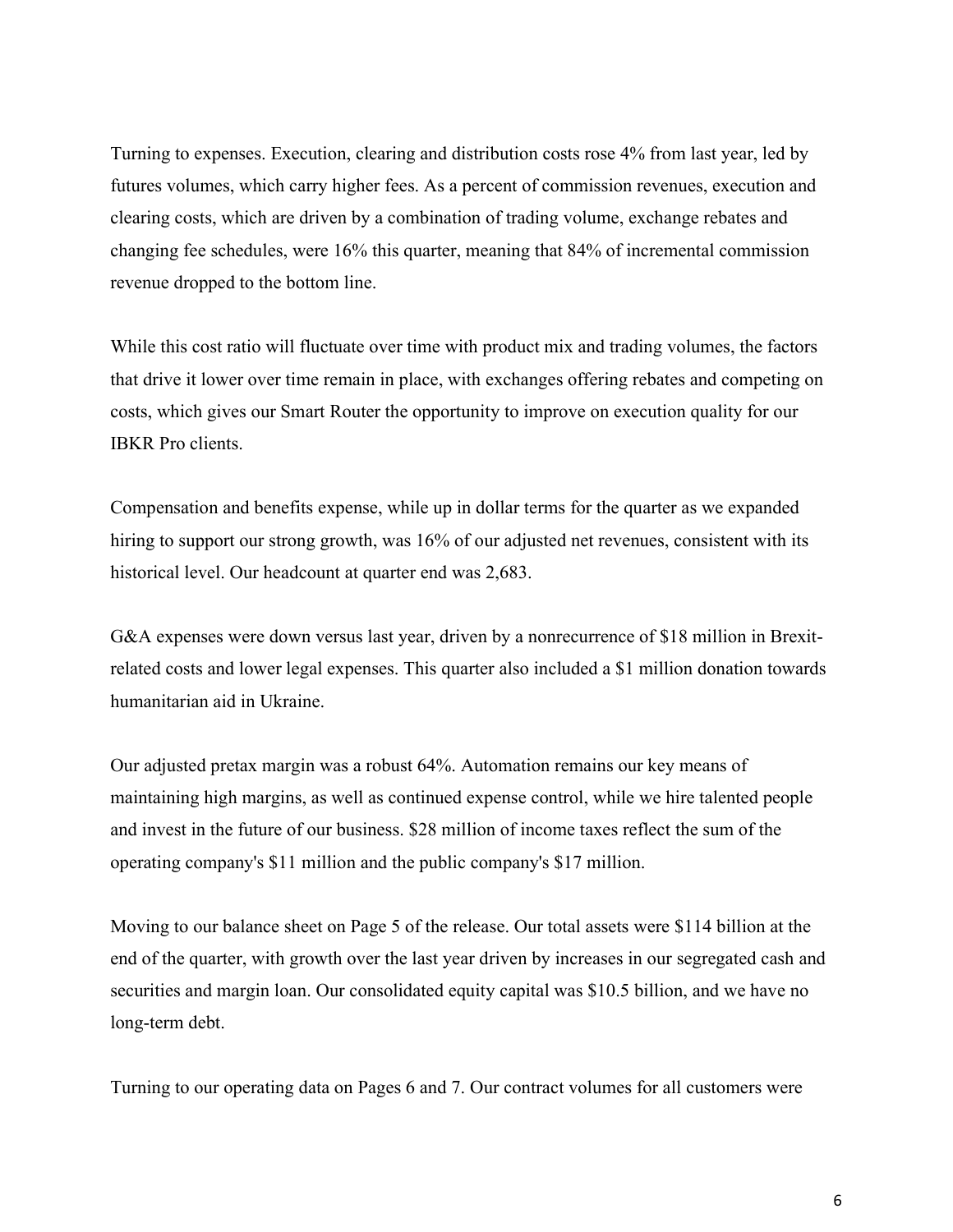especially strong, reaching the second highest ever in options, up 6% on the year; and the highest ever in futures, up 31% on the year. Stock share volume was down significantly versus last year's active first quarter, and the drop-off is largely attributable to trading in pink sheet and other very low-priced stock.

On Page 7, you can see that our account growth remains robust with over 132,000 net account adds in the quarter, and total accounts reaching 1.8 million, up 36% over the prior year. We are now adding accounts at a quarterly pace that is greater than our annual pace prior to 2020.

Total customer DARTs were over 2.5 million trades per day, second highest in company history, surpassed only by last year's extreme first quarter activity, but up 4% from strong fourth quarter trends.

Our cleared IBKR Pro customers paid an average of \$2.57 commission per cleared commissionable order, up 11% from last year, as our clients' volume mix included proportionately more futures than last year. These products carry higher pass-through fees charged by exchanges and clearinghouses.

Page 8 presents our net interest margin numbers. Total GAAP net interest income was \$282 million for the quarter, down 8% on the year-ago quarter, reflecting strength in margin lending, offset by fewer opportunities in securities lending. The Federal Reserve raised interest rates by 25 basis points with about 2 weeks left in the quarter, which had a minor positive impact in a 12 week quarter, but will have a full positive impact in the next quarter.

Margin loan interest was up 27% to \$149 million, as average margin loan balances grew 18% over last year's first quarter. The higher Fed funds rate bodes well for our U.S. dollardenominated balances, which are roughly 3/4 of the total.

Net interest on segregated cash turned positive this quarter, and we earned \$7 million on these balances, due both to our opportunistic investment strategy as well as the mid-March Federal Reserve rate hike.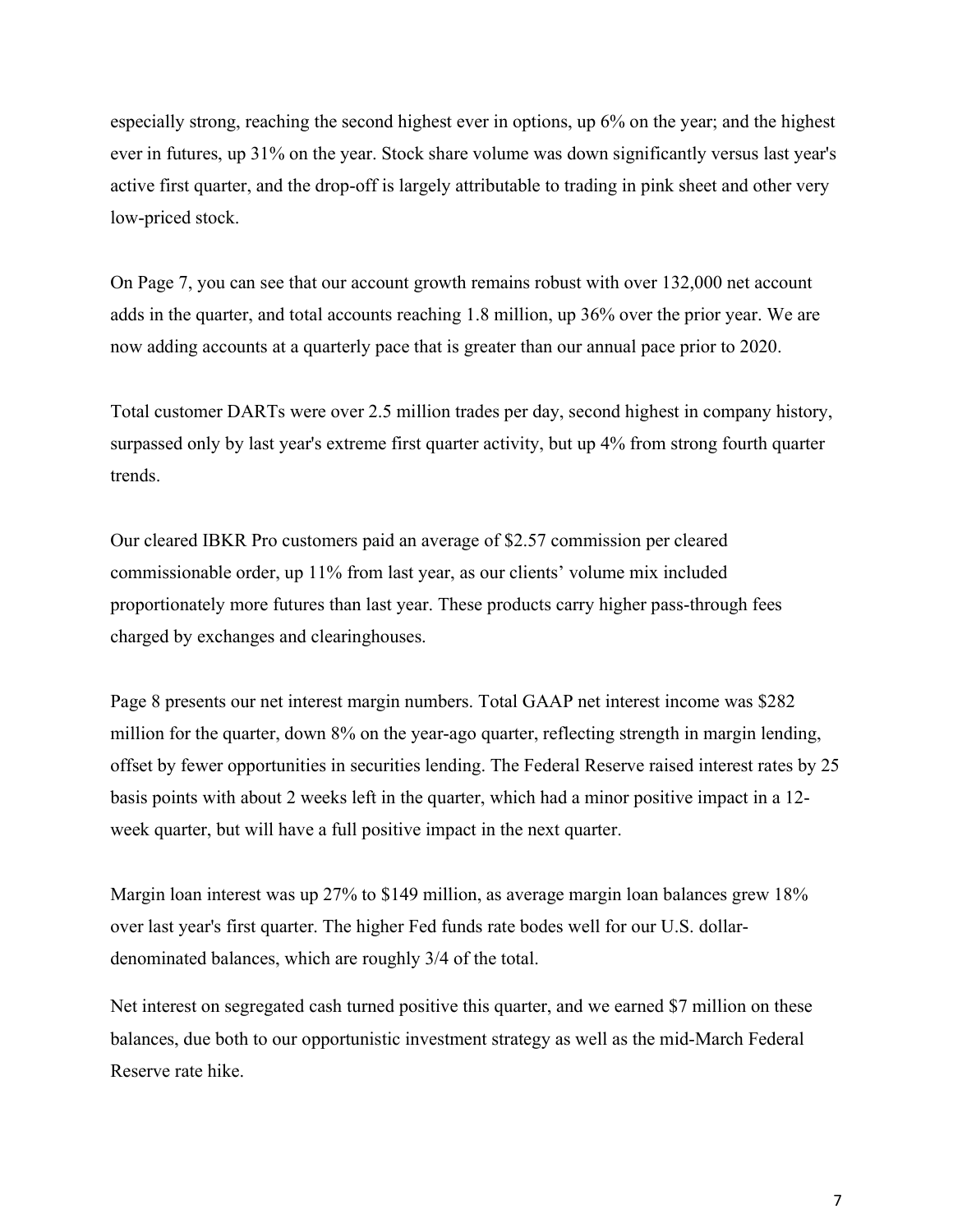Securities lending net interest was \$110 million, down from \$175 million in the unusually active year-ago quarter. There were fewer hard-to-borrow names that investors sold short in the first couple of months of the quarter, particularly in January and early February, though we began to see more opportunities open up in March.

Interest from customer credit balances, or the interest we pay our customers, continues to be positive, because in currencies where rates are negative, we pass through some of the increased costs to customers. We earned \$9 million on these balances.

Now for our estimate of the impact of increases in interest rates: we expect the next 25 basis point rise in rates to produce an additional \$124 million annually.

Note that our starting point for this estimate is March 31 when the first 25 basis point increase in Fed funds had already occurred. The \$124 million estimate is for a second rate increase and is in addition to the \$165 million increase for the first rate hike that we estimated last quarter.

As current market expectations include larger rate increases, we note that a 50 basis point rise in rates would produce an additional \$175 million annually. This does not take into account any change in how we may adjust our investment strategy to take advantage of newly higher rates or any change in our assets.

About 28% of our customer cash balances are not in U.S. dollars, so estimates of U.S. rate change impacts exclude those currencies.

In conclusion, the first quarter produced a solid start to the year, reflecting our continued ability to grow our customer base, take advantage of opportunities as they arise, while managing the business effectively with strong expense control.

And with that, we'll turn it over to the moderator, and we will open up for questions.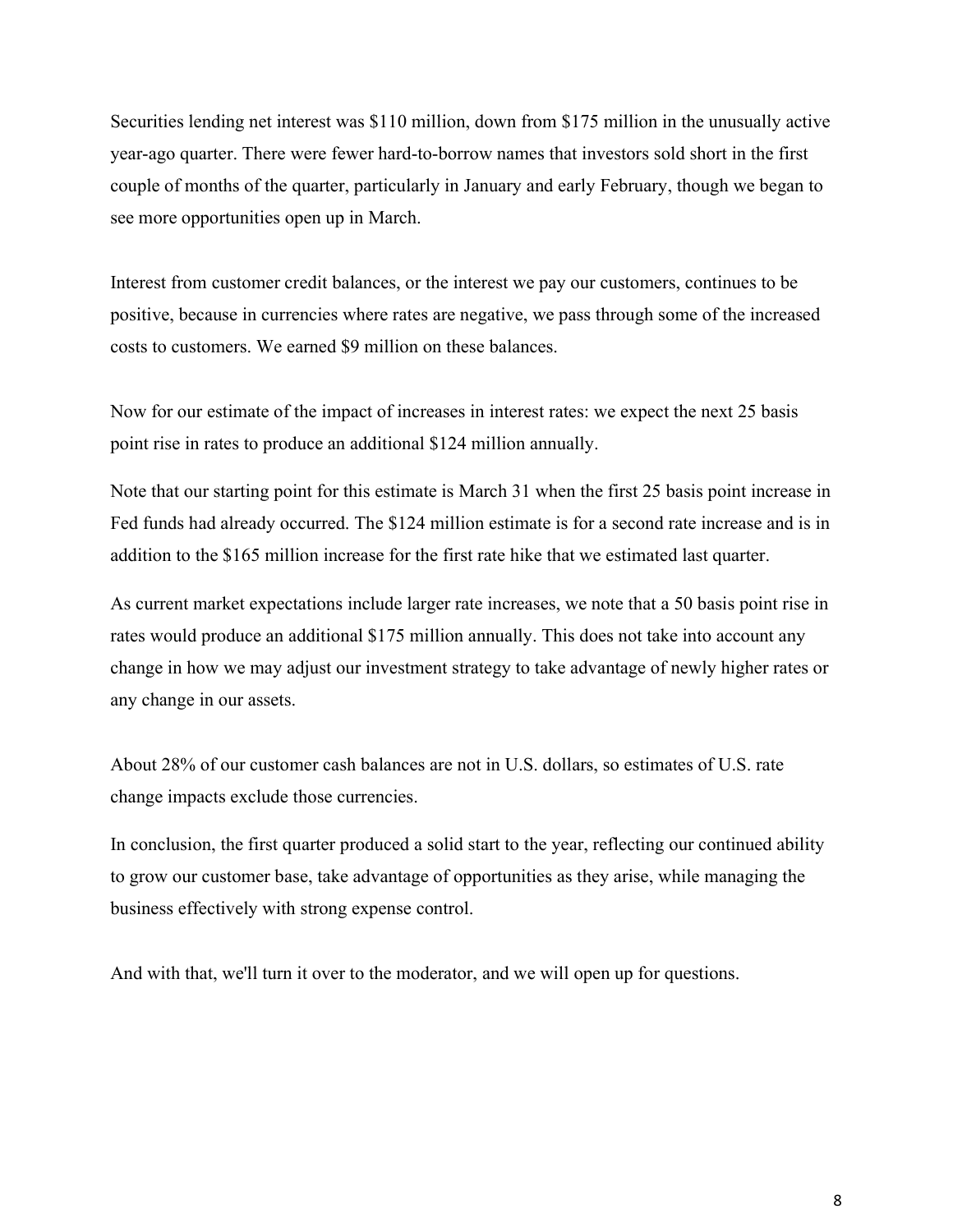### Question and Answer Session

#### Operator

(Operator Instructions) And our first question comes from Rich Repetto from Piper Sandler.

#### Rich Repetto

I guess the first question has to do with the -- just trying to understand, Paul, the interest rate sensitivity you just went through. When you say the next 50 basis points that we've had rate hike one and then the second one would be \$124 million. This 50 basis points, can we consider that - this year, it looks like there's going to be -- at least the Fed futures continue to forecast 8 additional, so would that be hikes, what do you call it, 3 through 8? Could we apply that sort of sensitivity?

#### Paul Brody

Right. So we haven't mapped it all the way out, but I can tell you that the incremental numbers stabilize after maybe about 3 rate hikes. And that's because the rates are high enough that we're now paying customers credit -- interest on their credit balances. And so we're earning our spread. And the incremental amount we earn as the rates go up is on what we call fully interest ratesensitive balances, in other words, balances that -- on which customers are not earning.

And after about 3 rate hikes of 25 basis points, that level has added about \$50 million incrementally per year for each 25 basis point increase. So we had \$124 million. Now we're looking at the incremental, as I said, 50 basis points, that \$175 million was equivalent to the \$124 million would be for 25 basis points, \$175 million would be for 50 basis points, hence about \$50 million extra for that next 25 basis points.

#### **Rich Repetto**

Got it. The clarification is helpful. I just wanted to get your view -- people are trying to understand and grasp where the retail investor is. And it looks like if I had to -- if you could sort of guide us, it looks like the more sophisticated trader, is still pretty strong, given the size of your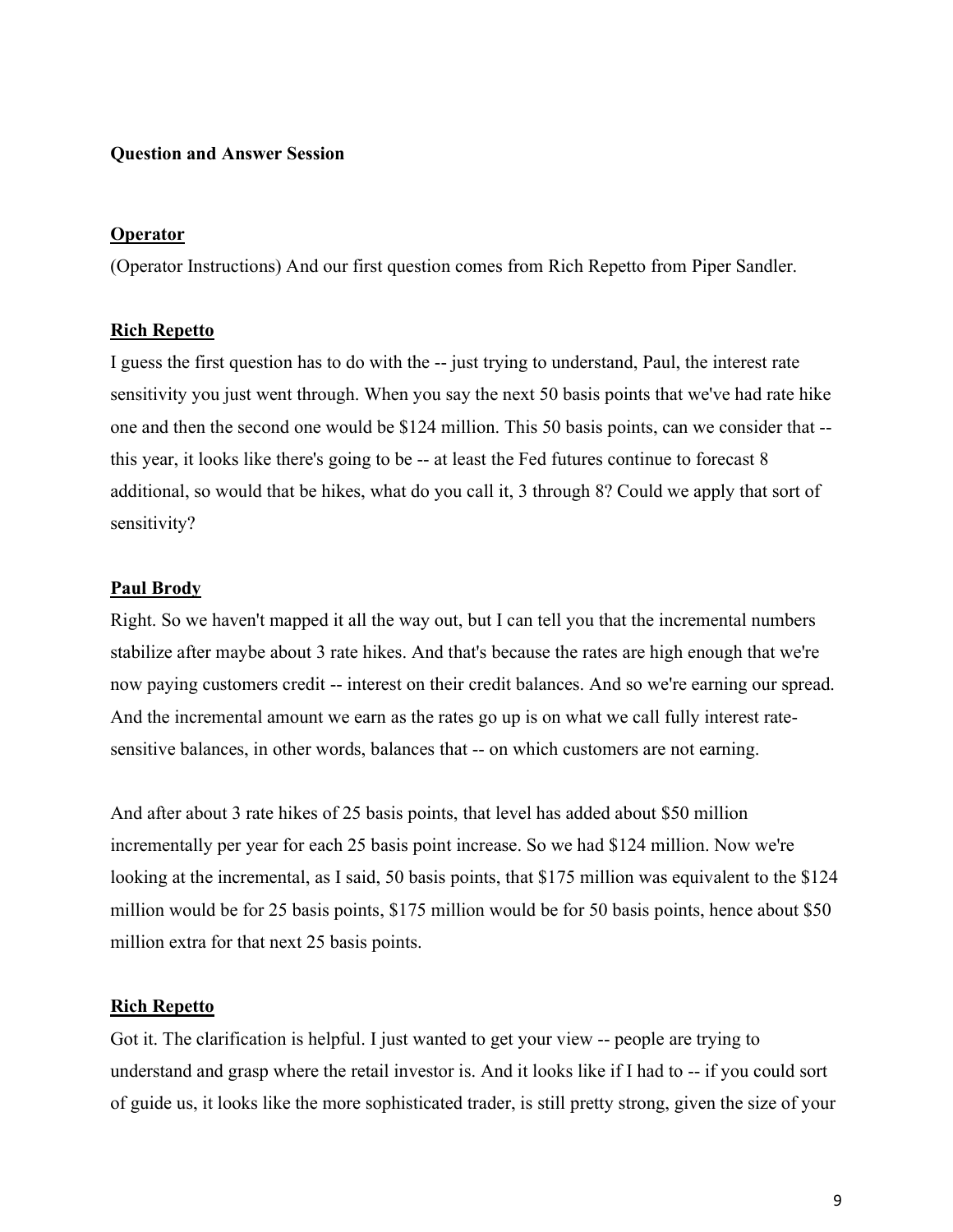trades went up and a little bit more tilted towards futures. Would you size up retail engagement, who is trading these days? And is it sort of bifurcated between the sophisticated and sort of some of the newer investors we saw in the first quarter of last year?

#### Thomas Peterffy

So aside of the semi-sophisticated, the more sophisticated, I think, are -- just are trading away. They basically tend to focus more and more on options. And within that, they tend to do more and more vertical spreads. And what we like about vertical spreads, of course, is that it's very strategic just as much in down markets as it is in up markets. So we expect that even if the market starts going down, we will not suffer too heavily from lack of trading.

#### **Operator**

And our next question comes from Craig Siegenthaler from Bank of America.

#### Craig Siegenthaler

So in the prepared remarks, Paul, you commented how much stronger the organic growth rate is today versus before 2020. And that's continuing here into a more challenging backdrop in 1Q. Overall, what do you attribute this to? And Thomas, I know you've had target out there, I believe, around 40% going forward. But what gives you conviction and confidence that this strong organic growth trajectory will continue here?

#### Thomas Peterffy

Well, I think my target was 30%. But -- so I certainly don't believe that we will get 40%. It's possible, but extremely unlikely. And I'll be very happy with 30% account growth. And even that is -- those new accounts, as we keep going over, the fact that the new accounts tend to be somewhat smaller, although we do have several prospects -- larger prospects in the pipeline, but they tend to be basically in the introducing broker space, and they are likely to be, more and more, omnibus accounts.

In other words, when they join us, they will not show up in the account growth. So somebody could join us with, say, 100,000 accounts, but it will just show up as 1 account, because it is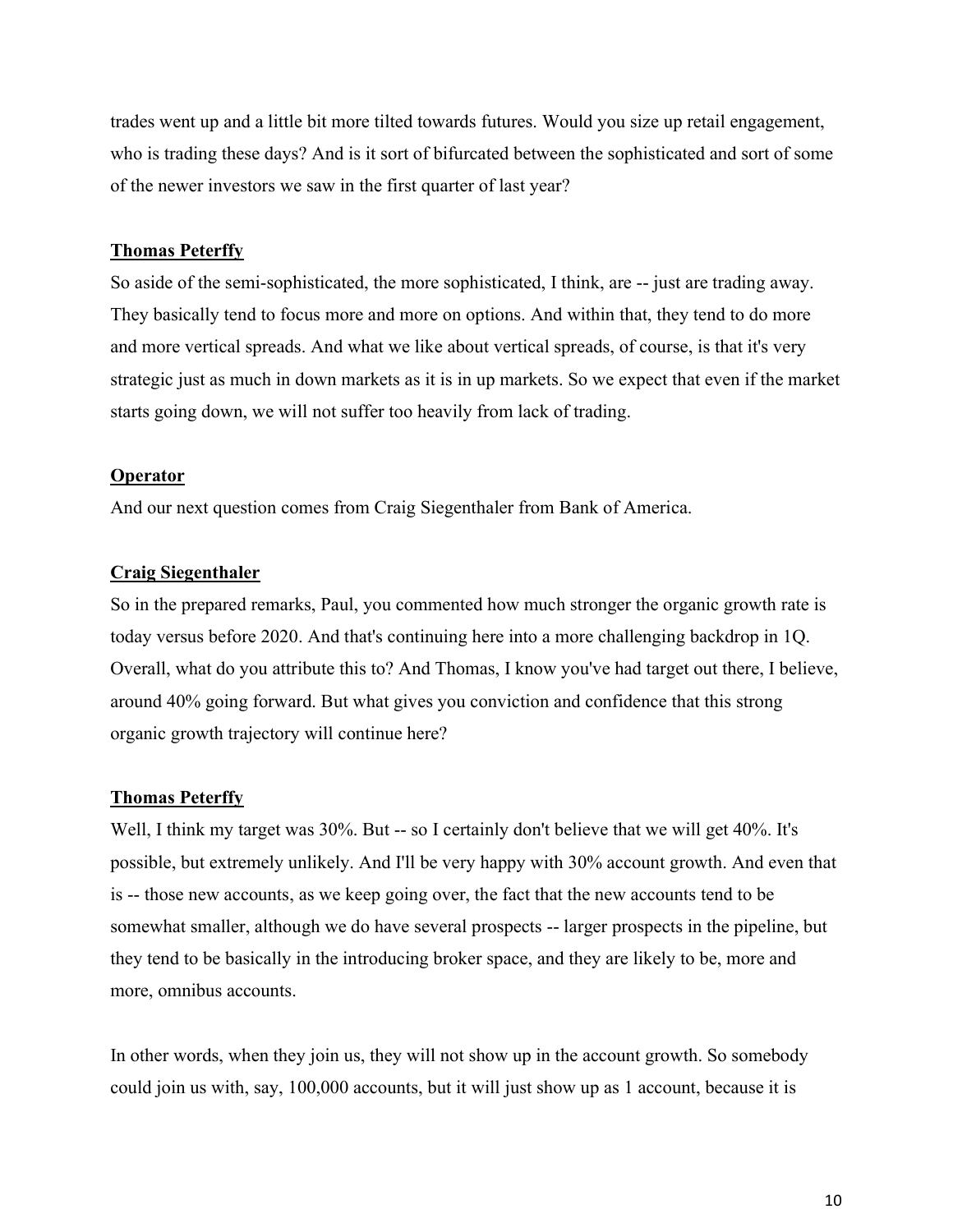going to be 1 omnibus account.

### Craig Siegenthaler

That makes sense. And then just turning to capital return, you have \$10.5 billion of equity capital now. Is there a level where you can accelerate the return of capital to shareholders? And is one reason you have so much capital also because you're trying to win hedge fund prime business where the size of the balance sheet is critical?

### Thomas Peterffy

You're absolutely right. We are going to keep on accumulating capital and firming up our credibility in the eyes of the investing public.

### **Operator**

And our next question comes from Dan Fannon from Jefferies.

### Dan Fannon

Just want to clarify, Paul, one thing on the rate sensitivity. So in addition to what you said for the next 2 hikes, but every 25 basis point hike after what would be the first 3, it will be a \$50 million benefit? Is that the way to think of it?

## Paul Brody

Roughly. But of course, that's assuming no change in balances. And if our balances grow over time, those numbers will go up.

### Dan Fannon

Right. And given you haven't changed your investment philosophy, but obviously, the backdrop for rates is a lot different today than it was 3 months ago. How are you thinking about that potentially as the year progresses and the rate backdrop changes? Should we see a shift? Or should we anticipate a shift in investment strategy based upon that backdrop?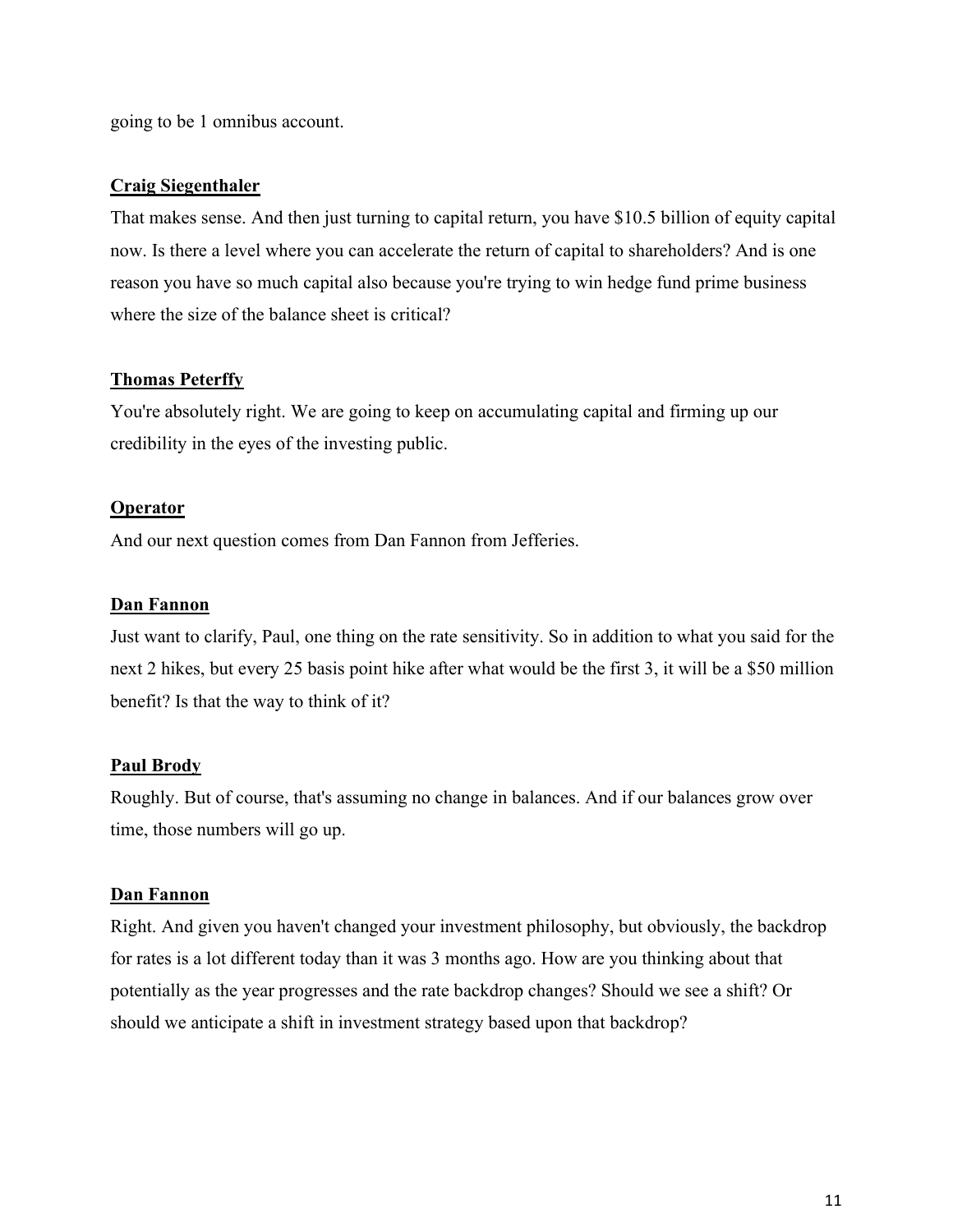### Thomas Peterffy

No, no. So look, I very strongly believe that Fed rate hikes will have to go much higher to slow down inflation. That's basically -- we still have a negative 8%, right? I think that just going up 2% or 3%, and being a negative 6% or 5% is not going to be good enough. So I think that rates could go as high as 4% or 5%, and we are not going to lend money out for any further than for the very, very short term.

### **Operator**

And our next question comes from Kyle Voigt from KBW.

### Kyle Voigt

I just want to clarify, I think Nancy mentioned that Milan has joined the call. Is that correct? Is he on?

### Milan Galik

That's correct.

## Kyle Voigt

Just because you haven't historically had, I guess, much exposure to IBKR investors in this forum before. Just wondering if you could share a few maybe high-level thoughts on the state of the business, what opportunities you're spending the most time on operationally? And then what segments or initiatives that kind of excite you the most as you look out over the next 3 or 5 years for the company?

### Milan Galik

So thanks for your question. I feel like Interactive Brokers is firing on all cylinders. We have a lot of projects that we are currently working on. We are still spending quite a bit of time on increasing our scalability. Our goal is to be able to service 10 million accounts, 10 million trades a day. We're getting close to be able to hit those numbers. So scalability continues to be part of our work.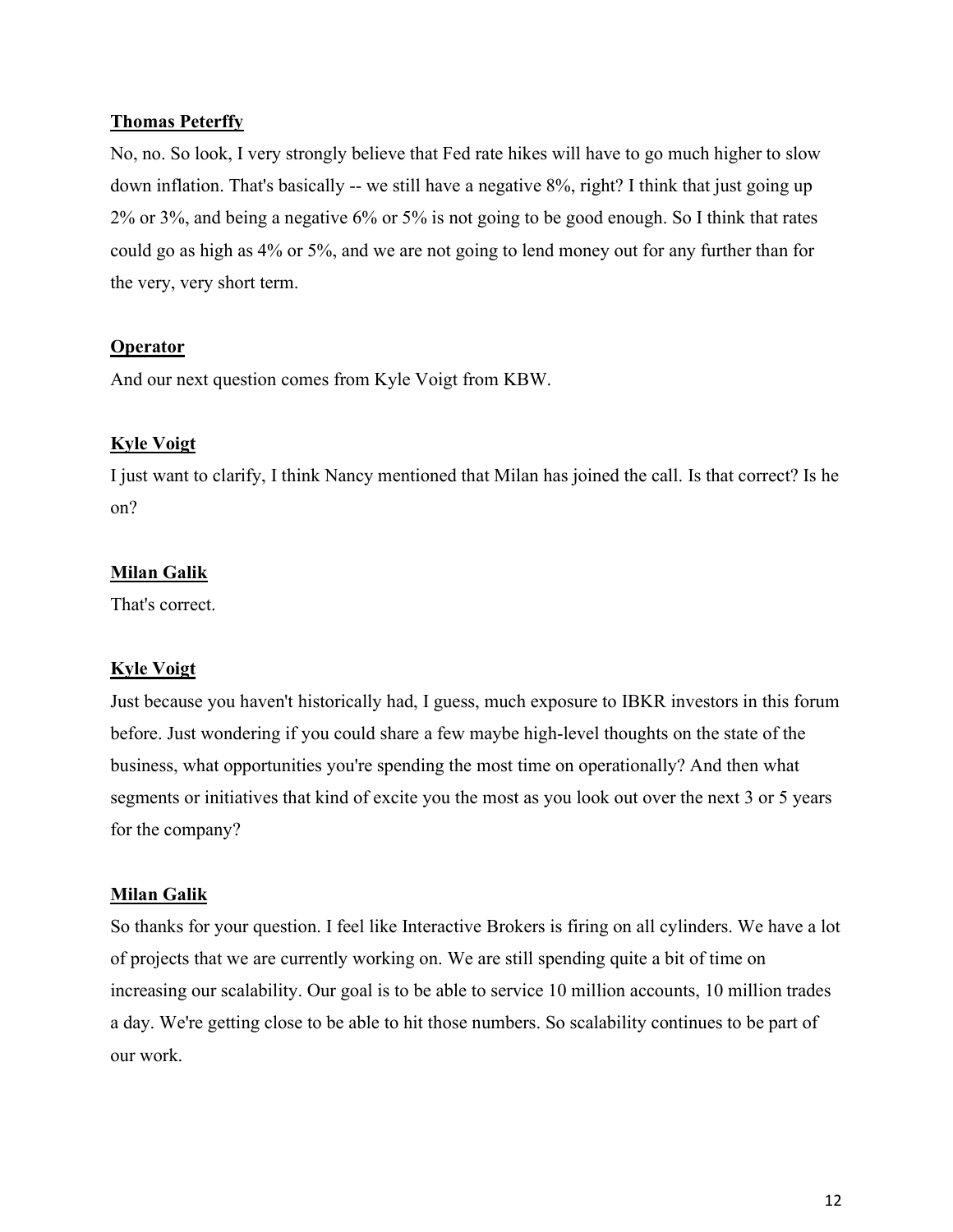We focus on the retail investors. As you might have seen, we have released the IMPACT app not that long ago. We have put online the GlobalTrader, which we just started marketing. So we are doing work that should appeal most to the retail client, if you will.

There is a substantial amount of effort we are putting into servicing the financial advisers. We are making it easier for them to onboard their clients. We're making it easier for them to service those clients. We're going to be gradually allowing the financial advisers to do more work for their clients than we previously allowed.

Our sales force is doing a great job in getting us institutional accounts, for example, the i-broker accounts, introducing brokers accounts. So we have a few in the pipeline that we're going to be onboarding this year.

We are working on a facelift of our MobileTrader. We are designing a brand new desktop trading platform, and I could go on. We're going to be adding products as we usually do. We're going to be adding new geographies for our international traders.

### Kyle Voigt

That's great color. For a follow-up question maybe for Paul on the expense side. I think fixed expenses in aggregate were \$179 million in the first quarter. If we compare that to the first quarter of last year and even excluding the, I think, \$19 million or so of onetime Brexit expenses last year, the fixed expense growth rate was still only 8% or so year-on-year, which is lower than your historical growth rate as well as, I think, the guidance range, which is closer to that 15% type range for fixed expenses.

So just wondering how we should think about year-on-year growth in fixed expenses as we move through the remainder of this year?

#### **Paul Brody**

So by design, we've been increasing staff to accommodate our growing business, especially in Client Services, but also, we've ramped up Compliance over the last several years. So that's by design. And so when you see those numbers increasing, we're expecting that impact. And in fact,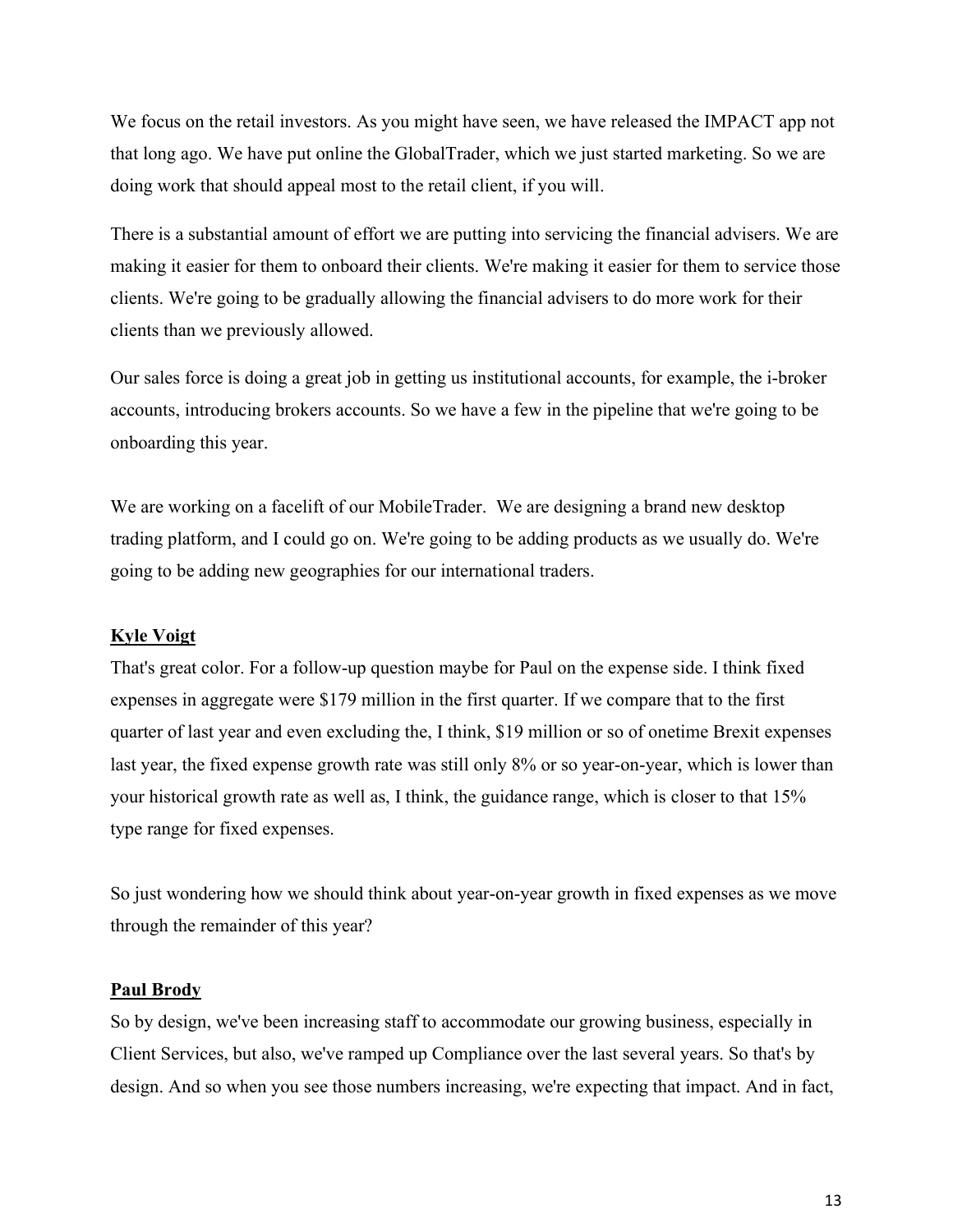we're hitting our targets, I think. And really, the rest are fairly stable.

When you see the G&A go up and down, it's because there's items in there that come and go. As we mentioned, there was about \$18 million that we spent last year related to Brexit and getting regulated in Europe that didn't repeat this year, hence those numbers came way off. So it's a little hard to pin down the overall growth rate, but probably the largest contributor may continue to be the employee compensation and benefits.

### Kyle Voigt

Got it. So it seems like this type of growth rate is fairly good to assume for the remainder of the year. Is that fair? Is it now high single digits or low double digits? Just trying to get a sense of the growth rate we should be assuming in our models.

### Thomas Peterffy

I think that low double digits are closer to the target than high single digits. So we are continuing to expand in Customer Service and in the number of geographies where we are establishing subsidiaries. So I would think that a 15% increase is probably a good guess.

## **Operator**

And our next question comes from Chris Allen from Compass Point.

### Chris Allen

I wanted to ask about the yields on margin balances, so a nice increase sequentially and yearover-year. I know you had some pricing changes in there. I'm just wondering if you could parse out what was driven by pricing changes and also what was driven by the recent Fed hike?

### Thomas Peterffy

So what we used to do quite a long time ago was that our margin rates were between 0.5 point and 1.5 points over Fed funds. We have increased the bottom of that so that we are between 75 basis points and 150 basis points over Fed funds. That's the only change we have made.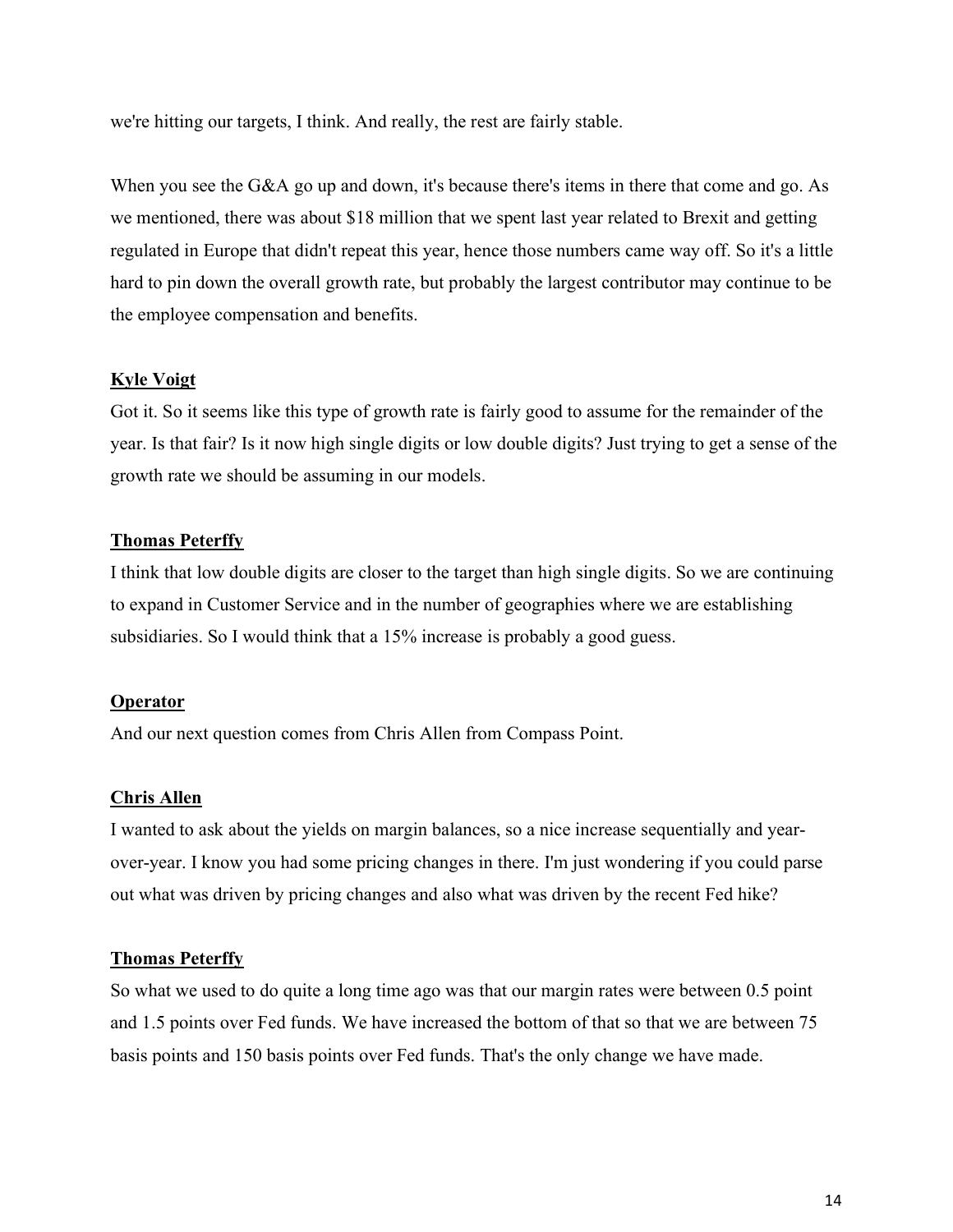# Chris Allen

Understood. Was that impact for the full quarter?

# Thomas Peterffy

Sorry?

# Chris Allen

Was that impact felt for this full first quarter?

## Thomas Peterffy

Yes.

# **Paul Brody**

Yes.

# Chris Allen

And then maybe a quick one just on execution and clearing costs. In addition to higher futures activity, the loss of the OCC fee waiver going away that impacted it - was that also a factor just in higher execution and clearing costs relative to where they had been running?

## Paul Brody

I'm sorry. Can you repeat that, Chris?

## Chris Allen

Yes. I mean I'm trying to figure out with the execution and clearing costs obviously ramped higher from where it had been running. You attributed some of that to futures activity, but the OCC fee waiver, which had been in effect for the tail end of 2021, that went away. So I'm just trying to figure out the differences both the 2, what's the driving factor there?

## Paul Brody

Yes. Most of it was driven by the futures. There was an impact from the OCC fee holiday at the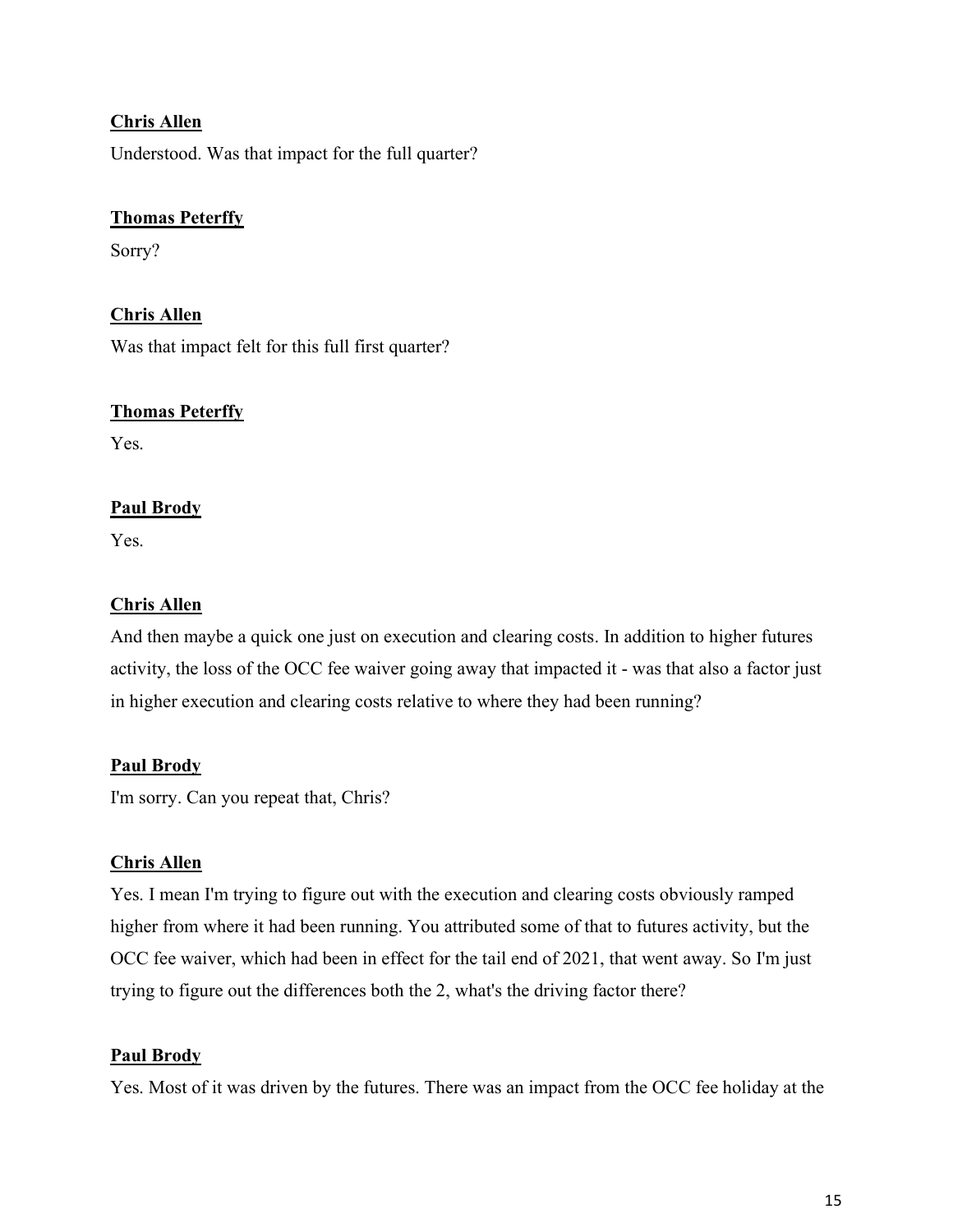end of the year coming back. It didn't come back at the full rate that they started last year at. Last year, they started at a higher rate, dropped it toward the middle of the year and then put a fee holiday on for part of the end of the year.

They reinstated it around -- somewhere in the middle, which is probably reasonable for them because they're doing such higher volume now. That impact was something like \$3 million to \$4 million in the quarter over the prior quarter.

### **Operator**

And we have a follow-up question from Rich Repetto from Piper Sandler.

## Rich Repetto

Yes. Now that we know we have Milan on the call as well, I want to get a question in for him as well, Milan. So Thomas has placed, I guess, the highest priority, the highest standard on technology driving Interactive Brokers' success. And I guess, from your standpoint, which of the areas in the technology really differentiate your platform? How do you see your platform and how it sets you apart from some of your peers?

## Milan Galik

I think what sets us apart is the fact that I view our company as a technology company that applies its skill set to the financial industry. So we have a lot of programmers, a lot of technologists working for the company. As you may know, Interactive Brokers started as an options market-making firm. And what we were doing was building computer systems for trading options at the various exchanges.

So our mindset is technology. That is how we approach the problems. We look at workflows, the task flows that our clients have to execute on the platform, and we ask ourselves the question, how can we automate the process that they are executing, how can we make the process the most intuitive and the simplest for them? So that is our nature.

We obviously have a very strong sales force. But at the core, we are a tech company. And I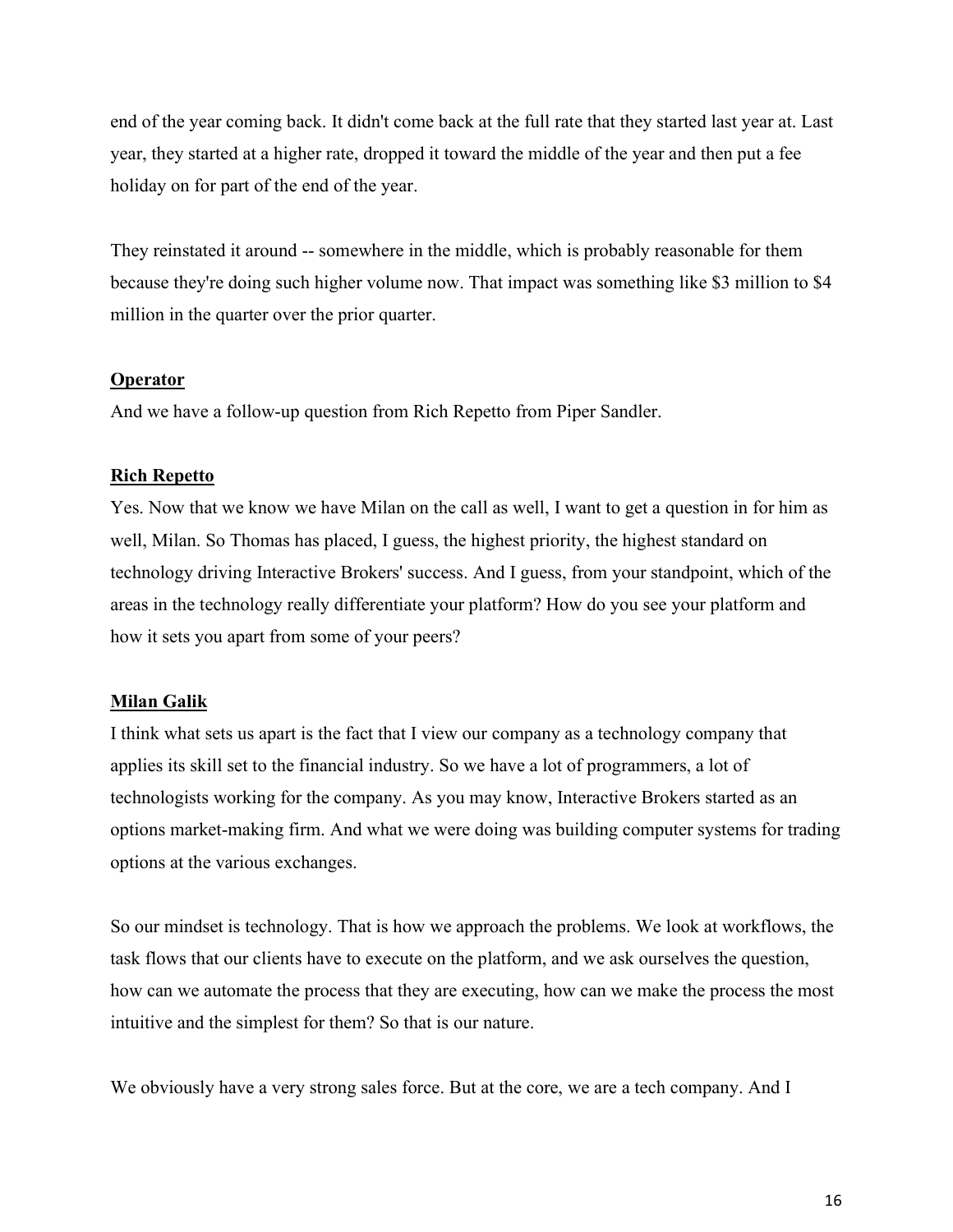believe that's what sets us apart, the high level of automation, which you can clearly see in the 65-plus percent profit margin that we are running as a company. And that will never change. That is what we are counting on going forward, building new features for our clients, reviving the older ones, increasing the stability and scalability of our systems. That is what we are into. That is what we will continue to do.

## **Rich Repetto**

Understood. Very helpful. And I got one last one for Thomas, getting back to the retail investor, Thomas. So we did see some deleveraging, or margin balances contracting a bit in a couple of months, I believe. And just trying to understand, we saw futures go up. We've seen the Russia-Ukraine event sort of stall, I guess.

So it appears that there was a lot of trading maybe in February with derivatives, but it seems like it's more stalled now. And just trying to understand who -- again, who is trading as we get into this period, if market conditions pretty much stay the same for the next couple of quarters?

### Thomas Peterffy

So look, I mean, the way it works for us is half of our customers practically never trade. So something like 52% of the customers do 3 or less trades a year. Now set that up against the remaining 48% where the average customer with \$100,000 of assets in these accounts trades 230 times a year. And from there on, for every 60% increase in funds in the account, the trading volume doubles. And it surprisingly is a very straight line.

### **Rich Repetto**

Okay. So the very sophisticated traders or semi-sophisticated traders, the ones with more assets, are more active?

## Thomas Peterffy

Right.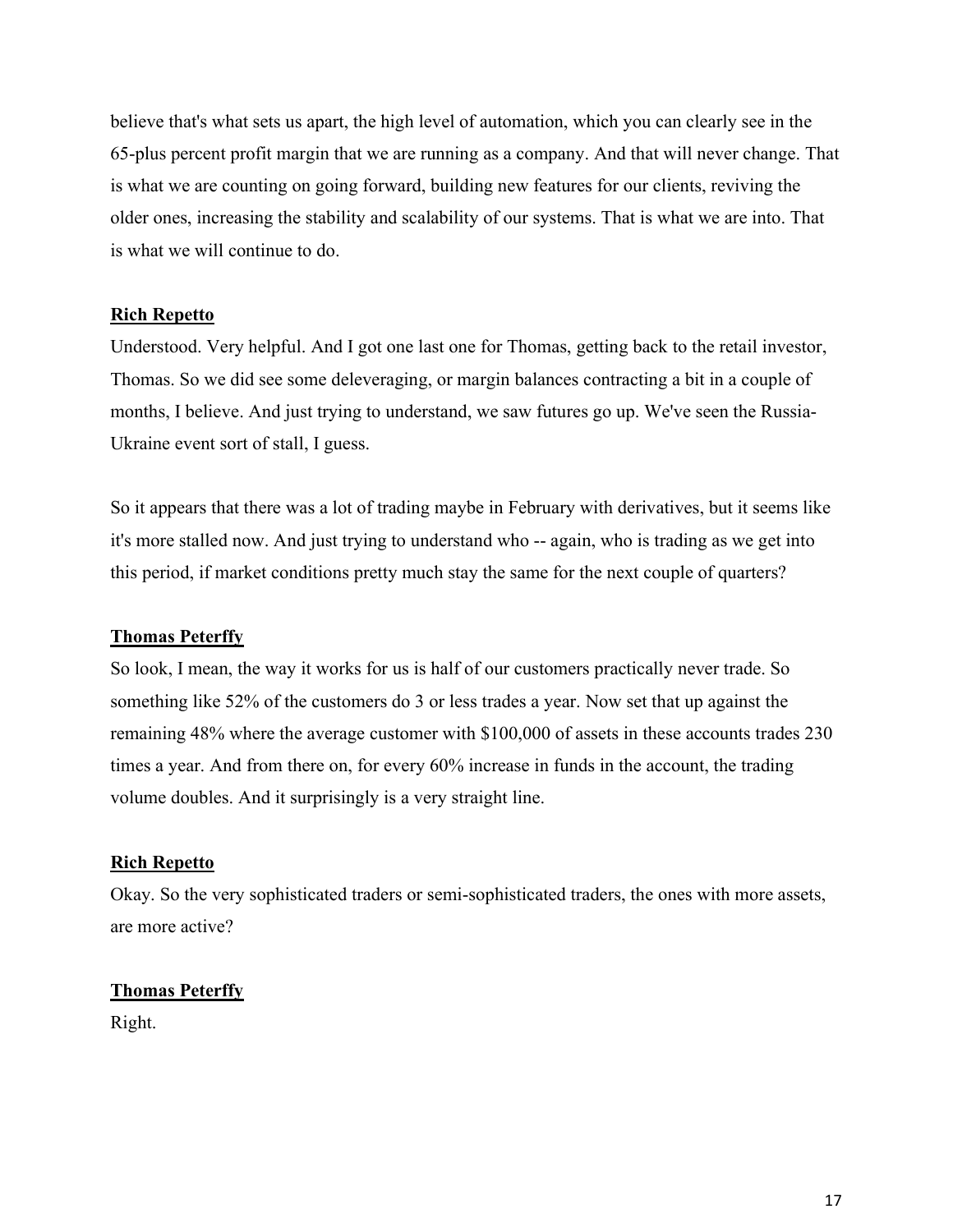### **Operator**

(Operator Instructions) And we have a follow-up question from Craig Siegenthaler from Bank of America.

### Craig Siegenthaler

I had a question on the mix of new account growth with 133 million accounts by geography. Any commentary on what it looked like on the way in? And I was particularly interested in Asia and Eastern Europe. And also any commentary on clients closing accounts or redemptions on the other side of that?

### Thomas Peterffy

So we didn't really have redemptions other than Futu and Tiger Brokers going away, right? And there were some European introducing brokers who were extremely active last year, and they have -- their activity has drastically diminished this year. But -- so tell me again, what is it that you would exactly try to find out?

### Craig Siegenthaler

I just wanted to understand what the inflow looked like by geography, if there were any regions that were outhitting their weight?

## Thomas Peterffy

Inflow by geography, well, it's basically due to the -- so I'm looking at annual numbers here. And I -- and due to the, as I said, the going away of Futu and Tiger, our inflow from Asia is basically unchanged for the year. While for the Americas, it's up 11%. And from Europe, it's up 17%. So that's roughly -- those are the numbers.

### Craig Siegenthaler

Thank you, Thomas. And I'd follow up to question on Kyle's question on expenses. But last year, the operating margin was high at 67%. It was a good commission backdrop. This quarter, it dipped to 64%. You talked about expense growth, I think, in the low double-digit zone. But also, how should we think about operating leverage? Should we really think about the margin really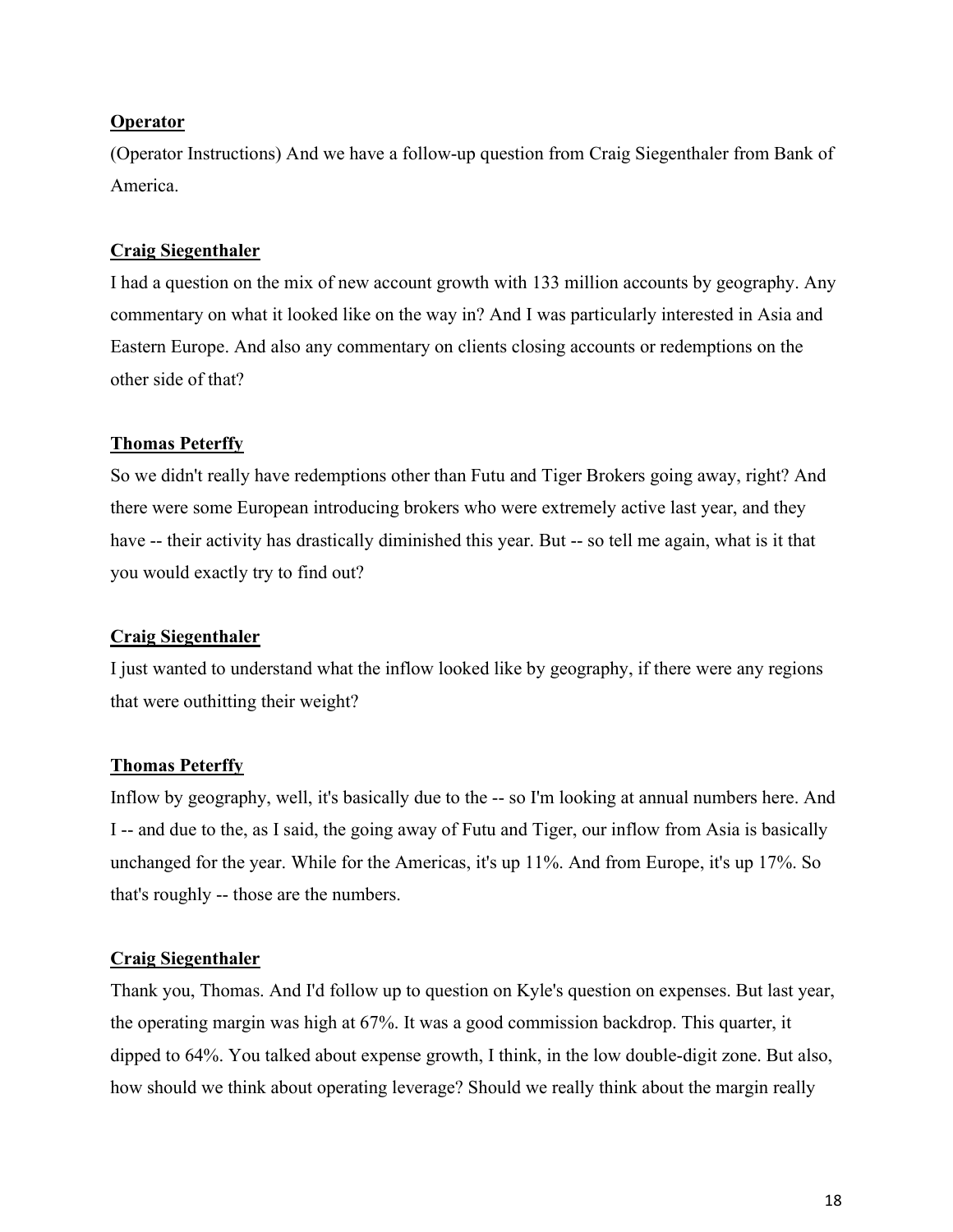capped kind of in the high 60s and really a ceiling where we are here?

#### Thomas Peterffy

Well, we find it very difficult to go over that hurdle. We keep thinking that one of these days, the growth will just exceed the continuous hunger to build new things, and the growth on the backbone that we have built up, to that point is going to exceed the continuing spending on new investments. But we haven't seen that happen yet. So we just keep thinking that may happen in the future, but it hasn't so far, and it certainly is not likely to happen this year, maybe later on.

#### Operator

And we have a follow-up from Kyle Voigt from KBW.

#### Kyle Voigt

I guess a follow-up question for Milan. You spoke about how IBKR has been and always will be a technology-first firm. But the company has also been putting a lot more focus on marketing. And in the prepared remarks, you spoke about growing marketing spend.

Just wondering if you could talk a little bit more about the marketing strategy, the shift in that strategy over the past couple of years? It seems like there's certainly more emphasis on that now. And then the trajectory, I guess, in terms of that marketing spend as we look ahead beyond this year over the medium term?

#### Milan Galik

So marketing is obviously extremely important. It doesn't matter what kind of technology we build for our clients and how low cost a provider we are if we don't tell anybody about it. So we have to explain ourselves very well and make ourselves attractive to the investors. So marketing is extremely important. We have been increasing our marketing spend, but we have been doing it gradually and responsibly.

At all times, we pay a lot of attention at what type of return we receive from the various marketing channels. And the ones that work for us well, we put more money into. And the ones